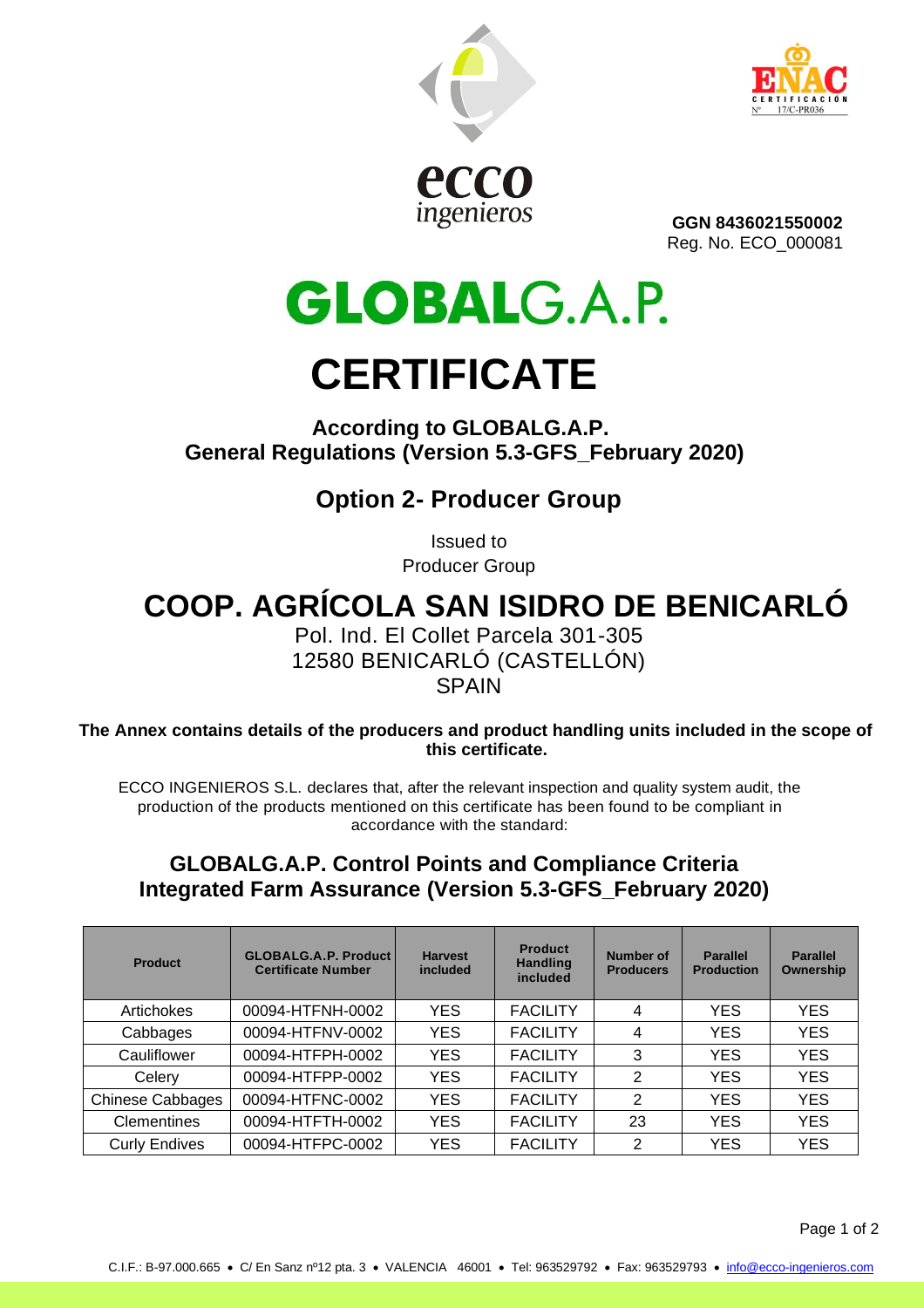



| Product                            | <b>GLOBALG.A.P. Product</b><br><b>Certificate Number</b> | <b>Harvest</b><br>included | <b>Product</b><br><b>Handling</b><br>included | Number of<br><b>Producers</b> | <b>Parallel</b><br><b>Production</b> | <b>Parallel</b><br>Ownership |
|------------------------------------|----------------------------------------------------------|----------------------------|-----------------------------------------------|-------------------------------|--------------------------------------|------------------------------|
| Escaroles / Broad-<br>Leaf Endives | 00094-HTFTC-0002                                         | <b>YES</b>                 | <b>FACILITY</b>                               | 3                             | <b>YES</b>                           | <b>YES</b>                   |
| Leeks                              | 00094-HTFPV-0002                                         | <b>YES</b>                 | <b>FACILITY</b>                               | 3                             | <b>YES</b>                           | <b>YES</b>                   |
| <b>Mandarins</b>                   | 00094-HTFLP-0002                                         | <b>YES</b>                 | <b>FACILITY</b>                               | 8                             | <b>YES</b>                           | <b>YES</b>                   |
| Oranges                            | 00094-HTFNP-0002                                         | <b>YES</b>                 | <b>FACILITY</b>                               | 26                            | <b>YES</b>                           | <b>YES</b>                   |
| Potatoes                           | 00094-HTFLV-0002                                         | <b>YES</b>                 | <b>FACILITY</b>                               | 4                             | <b>YES</b>                           | <b>YES</b>                   |
| Romaine / Cos<br>Lettuce           | 00094-HTFNL-0002                                         | <b>YES</b>                 | <b>FACILITY</b>                               | 3                             | <b>YES</b>                           | <b>YES</b>                   |
| Watermelons                        | 00094-HTFPL-0002                                         | <b>YES</b>                 | <b>FACILITY</b>                               | 4                             | <b>YES</b>                           | <b>YES</b>                   |



**Certificate Nº:** PEC0104-1/052-2101 **Date of Issue (printing date of certificate):** 22 April 2021 **Date of Certification Decision:** 22 April 2021<br> **Valid from:** 14 June 2021 **Valid to:** 13 June 2022

**Valid from:** 14 June 2021

 **Authorized by**

Mr. OCTAVIO RAMÓN PONS  **General Manager**

*The current status of this certificate is always displayed at:* http://www.globalgap.org/search *This certificate is subject to ratification, suspension and withdrawal by ECCO INGENIEROS S.L. Certification Committee.*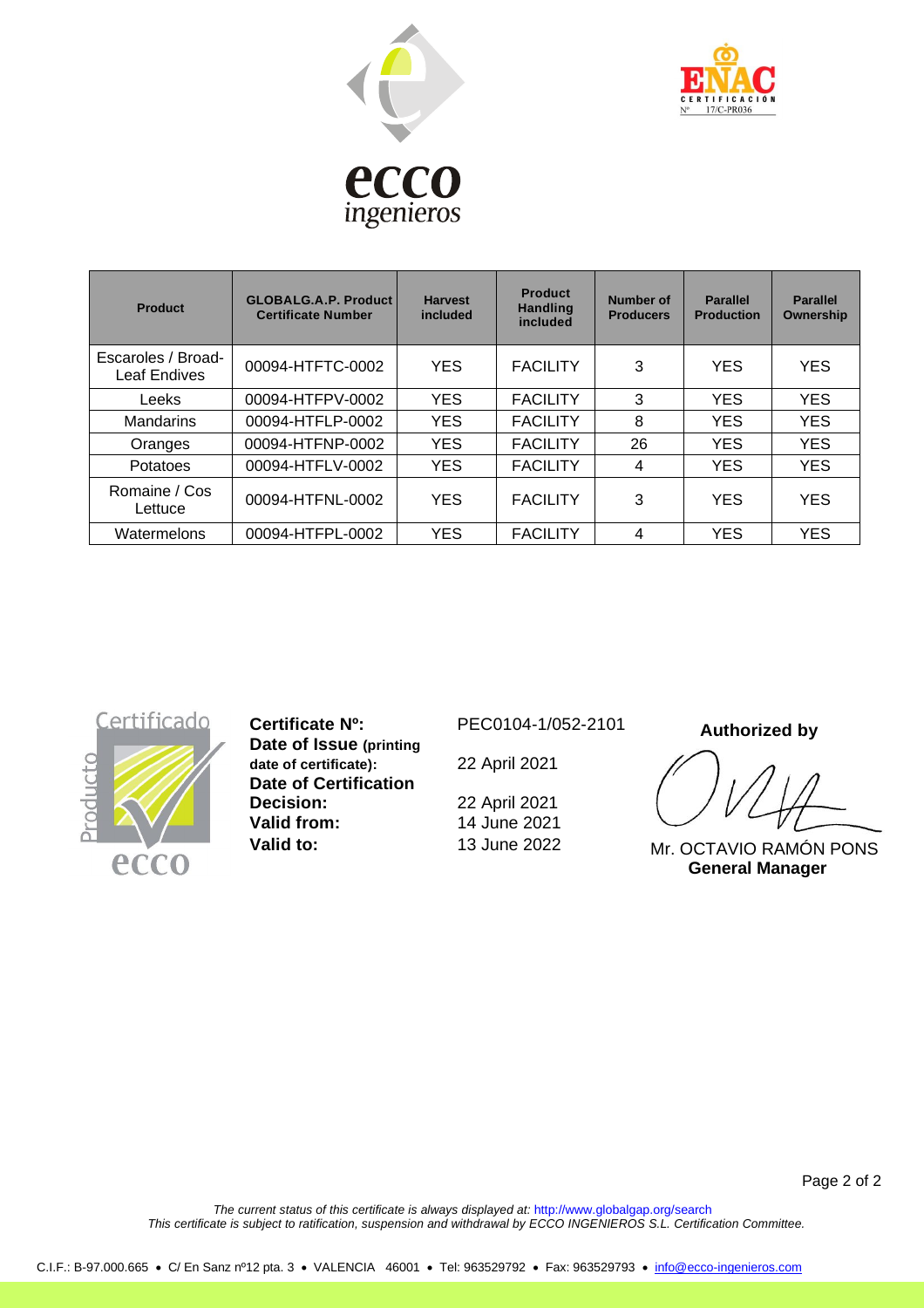



This document is the **Annex nº PEC0104-1/052-2101** of the CERTIFICATE of conformity with **GLOBALG.A.P. Control Point Points and Compliance Criteria Integrated Farm Assurance (Version 5.3-GFS\_February 2020)**, and it is composed of 4 pages.

#### ANNEX for **GGN 8436021550002**

Date of Issue: 22/04/2021

### **Producer Group Members**

| <b>GGN or GLN</b> | <b>Producer Name and</b><br><b>Address</b>                                                     | Product(s)                                                                                                                                                          | <b>Product</b><br><b>Handling</b> | <b>Parallel</b><br><b>Production Ownership</b> | <b>Parallel</b> |
|-------------------|------------------------------------------------------------------------------------------------|---------------------------------------------------------------------------------------------------------------------------------------------------------------------|-----------------------------------|------------------------------------------------|-----------------|
| 4049929203549     | Francisco Manuel Bueno Taus<br>C/ Navarra, nº 21 bis - 1º<br>12580 Benicarló (Castellón)       | Artichokes, Cabbages,<br>Cauliflower, Chinese<br>Cabbages, Curly Endives,<br>Escaroles/Broad-Leaf<br>Endives, Leeks, Potatoes<br>and Watermelons                    | <b>NO</b>                         | NO                                             | NO              |
| 4049928116932     | Hermanos Lluch Giner C.B.<br>C/ Alcalá de Xivert, nº 67<br>12580 Benicarló (Castellón)         | Artichokes, Cabbages,<br>Cauliflower, Potatoes,<br>Romaine/Cos Lettuce and<br>Watermelons                                                                           | NO.                               | NO                                             | NO              |
| 4063061188977     | Verduras Fresquet Piñana S.L.<br>C/ Peñíscola, nº 32<br>12580 Benicarló (Castellón)            | Artichokes, Cabbages,<br>Cauliflower, Celery,<br>Escaroles/Broad-Leaf<br>Endives, Leeks, Potatoes,<br>Romaine/Cos Lettuce and<br>Watermelons                        | <b>NO</b>                         | NO.                                            | <b>NO</b>       |
| 4063061378668     | Arin Fruit S.L.U.<br>Plaza Mestres de Montesa, nº 25<br>12580 Benicarló (Castellón)            | Artichokes, Cabbages,<br>Celery, Chinese Cabbages,<br>Curly Endives,<br>Escaroles/Broad-Leaf<br>Endives, Leeks, Potatoes,<br>Romaine/Cos Lettuce and<br>Watermelons | <b>NO</b>                         | <b>NO</b>                                      | <b>NO</b>       |
| 4049929431256     | Jeremías Monroig Monroig<br>C/ San José, nº 16 - 2<br>12589 Calig (Castellón)                  | Clementines                                                                                                                                                         | NO.                               | NO                                             | NO              |
| 4052852368568     | Jaime Cerdá Foix<br>C/ San Jaime, nº 18, 2º<br>12580 Benicarló (Castellón)                     | <b>Clementines and Oranges</b>                                                                                                                                      | <b>NO</b>                         | NO.                                            | <b>NO</b>       |
| 4052852368575     | Juan Pedro Miralles Esteller<br>Camino Sant Gregori, nº 38 Nave 1<br>12500 Vinaroz (Castellón) | Clementines, Mandarins<br>and Oranges                                                                                                                               | <b>NO</b>                         | NO.                                            | <b>NO</b>       |
| 4052852404273     | Mas de Castellano C.B.<br>Plaza de Bous, nº 6<br>12598 Peñiscola (Castellón)                   | <b>Clementines and Oranges</b>                                                                                                                                      | <b>NO</b>                         | <b>NO</b>                                      | <b>NO</b>       |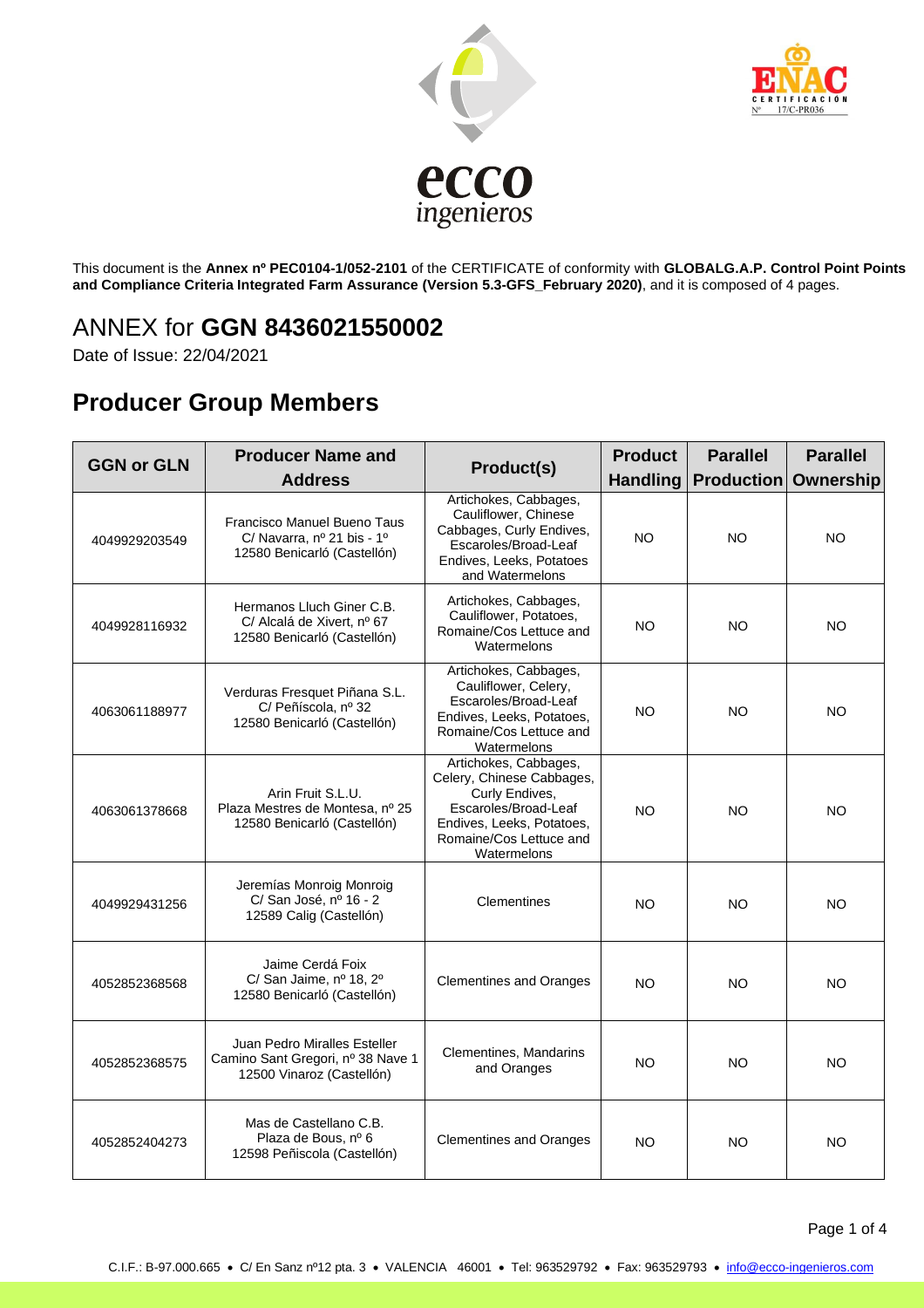



# **Producer Group Members**

| <b>GGN or GLN</b> | <b>Producer Name and</b><br><b>Address</b>                                              | Product(s)                            | <b>Product</b><br><b>Handling</b> | <b>Parallel</b><br><b>Production Ownership</b> | <b>Parallel</b> |
|-------------------|-----------------------------------------------------------------------------------------|---------------------------------------|-----------------------------------|------------------------------------------------|-----------------|
| 4052852404280     | Majoyfa S.C.<br>C/ San Roque, nº 46<br>12589 Calig (Castellón)                          | Clementines, Mandarins<br>and Oranges | NO.                               | <b>NO</b>                                      | NO              |
| 4052852404297     | Citrics Roquetes S.L.<br>Camino Sant Gregori, nº 38 Nave 1<br>12500 Vinaroz (Castellón) | Clementines, Mandarins<br>and Oranges | NO.                               | NO.                                            | NO.             |
| 4052852765060     | Laura Herrero Fores<br>Avda. Maestrat, nº 12, 2º, 1ª<br>12580 Benicarló (Castellón)     | <b>Clementines and Oranges</b>        | NO                                | NO.                                            | NO              |
| 4052852887106     | Luis Montañés Galera<br>Partida Solaes, nº 226<br>12580 Benicarló (Castellón)           | <b>Clementines and Oranges</b>        | NO.                               | NO.                                            | NO.             |
| 4052852887120     | Sebastián Martínez Foix<br>Paseo Juan Ribera, nº 1, 1º<br>12500 Vinaroz (Castellón)     | <b>Clementines and Oranges</b>        | NO.                               | NO.                                            | NO              |
| 4056186473509     | Hortalitzes Melet I Arin S.L.<br>C/Doctor Ferrer, nº 15<br>12580 Benicarló (Castellón)  | <b>Clementines and Oranges</b>        | NO.                               | NO.                                            | NO              |
| 4059883092400     | Juan Fibla Puchol<br>C/ Jacinto Benavente, nº 20, 2º - A<br>12580 Benicarló (Castellón) | <b>Clementines and Oranges</b>        | NO.                               | NO.                                            | NO.             |
| 4059883257915     | Palmar Orange TCEA<br>C/ Del Pou, nº 12 - PBº Cª<br>12580 Benicarló (Castellón)         | Clementines, Mandarins<br>and Oranges | NO.                               | NO.                                            | NO              |
| 4059883432480     | José Luis Miquel Gellida<br>Avda. Papa Luna, nº 18, 3º C<br>12580 Benicarló (Castellón) | <b>Clementines and Oranges</b>        | NO.                               | NO.                                            | NO              |
| 4059883432671     | Morera Fores S.L.<br>Plaza Emperador Carlos I, 10, 1º B<br>12580 Benicarló (Castellón)  | Clementines                           | <b>NO</b>                         | <b>NO</b>                                      | <b>NO</b>       |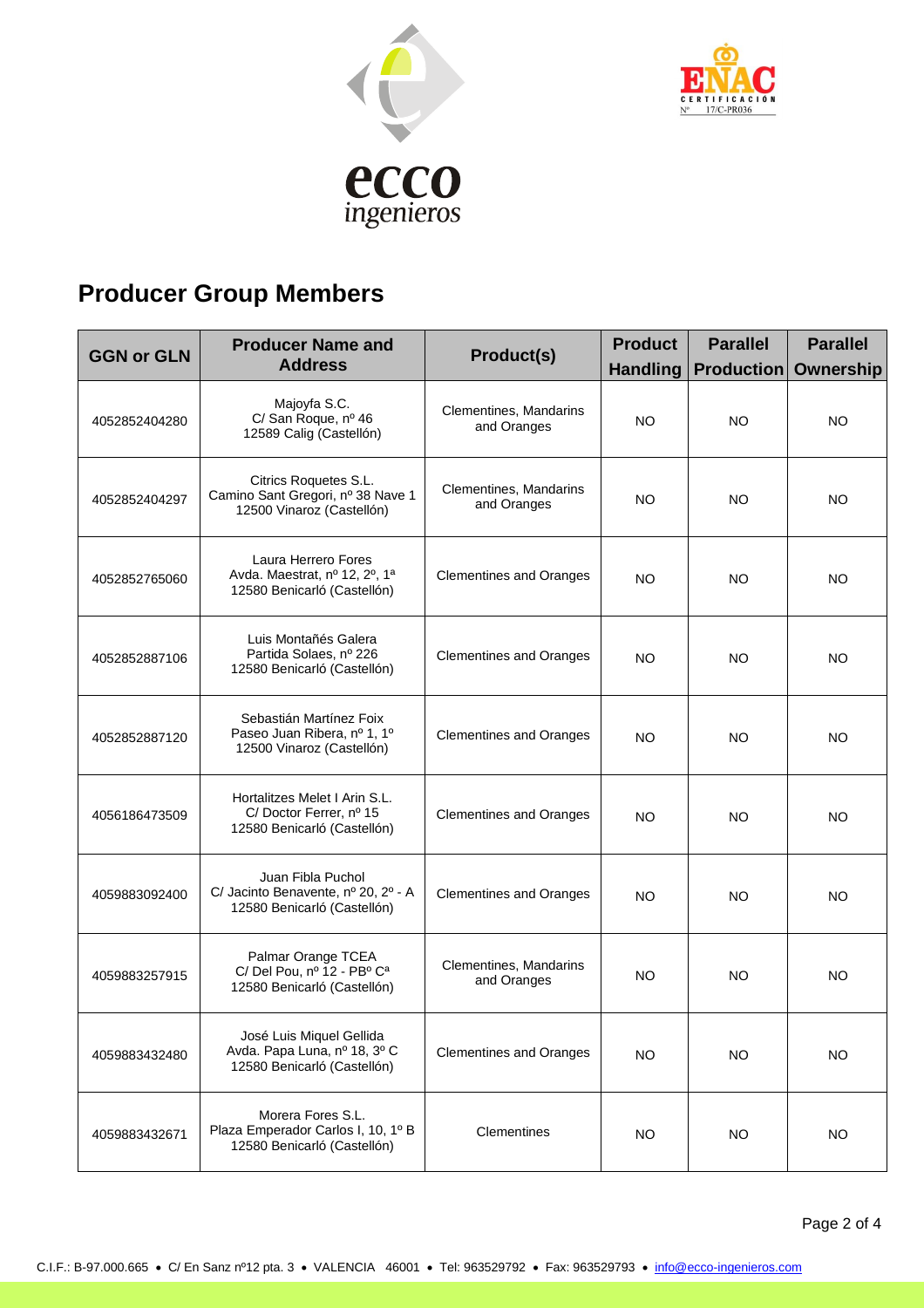



# **Producer Group Members**

| <b>GGN or GLN</b> | <b>Producer Name and</b><br><b>Address</b>                                                          | <b>Product(s)</b>                     | <b>Product</b> | <b>Parallel</b><br>Handling Production Ownership | <b>Parallel</b> |
|-------------------|-----------------------------------------------------------------------------------------------------|---------------------------------------|----------------|--------------------------------------------------|-----------------|
| 4059883835724     | Sergio Ortiz Bueno<br>C/ Cronista Viciana, nº 2, 2º- A<br>12580 Benicarló (Castellón)               | Clementines, Mandarins<br>and Oranges | <b>NO</b>      | NO                                               | NO              |
| 4059883835830     | Agropecuaria Monroig Noguera S.L.<br>C/Valencia, nº 3 B<br>12589 Calig (Castellón)                  | Clementines, Mandarins<br>and Oranges | NO.            | NO                                               | <b>NO</b>       |
| 4059883836455     | José María Fibla Puchol<br>Camino Cervera, nº 18<br>(Urb. Mar I Cel)<br>12598 Peñíscola (Castellón) | <b>Clementines and Oranges</b>        | NO.            | NO.                                              | NO              |
| 4059883836462     | Ismael Fort Van Meerhaeghe<br>Apartado Correos, nº 97<br>12500 Vinaroz (Castellón)                  | <b>Clementines and Oranges</b>        | NO.            | NO                                               | <b>NO</b>       |
| 4063061037848     | Margarita Subirats Fibla<br>C/ General Prim, nº 56<br>43530 Alcanar (Tarragona)                     | Clementines, Mandarins<br>and Oranges | <b>NO</b>      | NO                                               | NO              |
| 4063061186249     | María Inmaculada LLorach Senar<br>C/ San Jaime, nº 18 - 2º<br>12580 Benicarló (Castellón)           | <b>Clementines and Oranges</b>        | <b>NO</b>      | NO                                               | NO              |
| 4063061186614     | Carmina Geira Alfara<br>C/ Parres, $n^{\circ}$ 42<br>43530 Alcanar (Tarragona)                      | Clementines                           | <b>NO</b>      | NO                                               | <b>NO</b>       |
| 4063061528735     | Aliest SC<br>C/ Calig, nº 17<br>12580 Benicarló (Castellón)                                         | Clementines, Mandarins<br>and Oranges | NO             | NO                                               | NO              |
| 4063061528759     | Paula Morral García<br>Plaza Corts Valencianes, nº 1, 6º - 1ª<br>12500 Vinaroz (Castellón)          | Clementines                           | <b>NO</b>      | NO.                                              | NO.             |
| 4049928571786     | M <sup>a</sup> Lourdes Febrer Arin<br>C/ Colón, nº 11 - 2º - 1º<br>12580 - Benicarló (Castellón)    | Oranges                               | <b>NO</b>      | NO.                                              | <b>NO</b>       |

Page 3 of 4